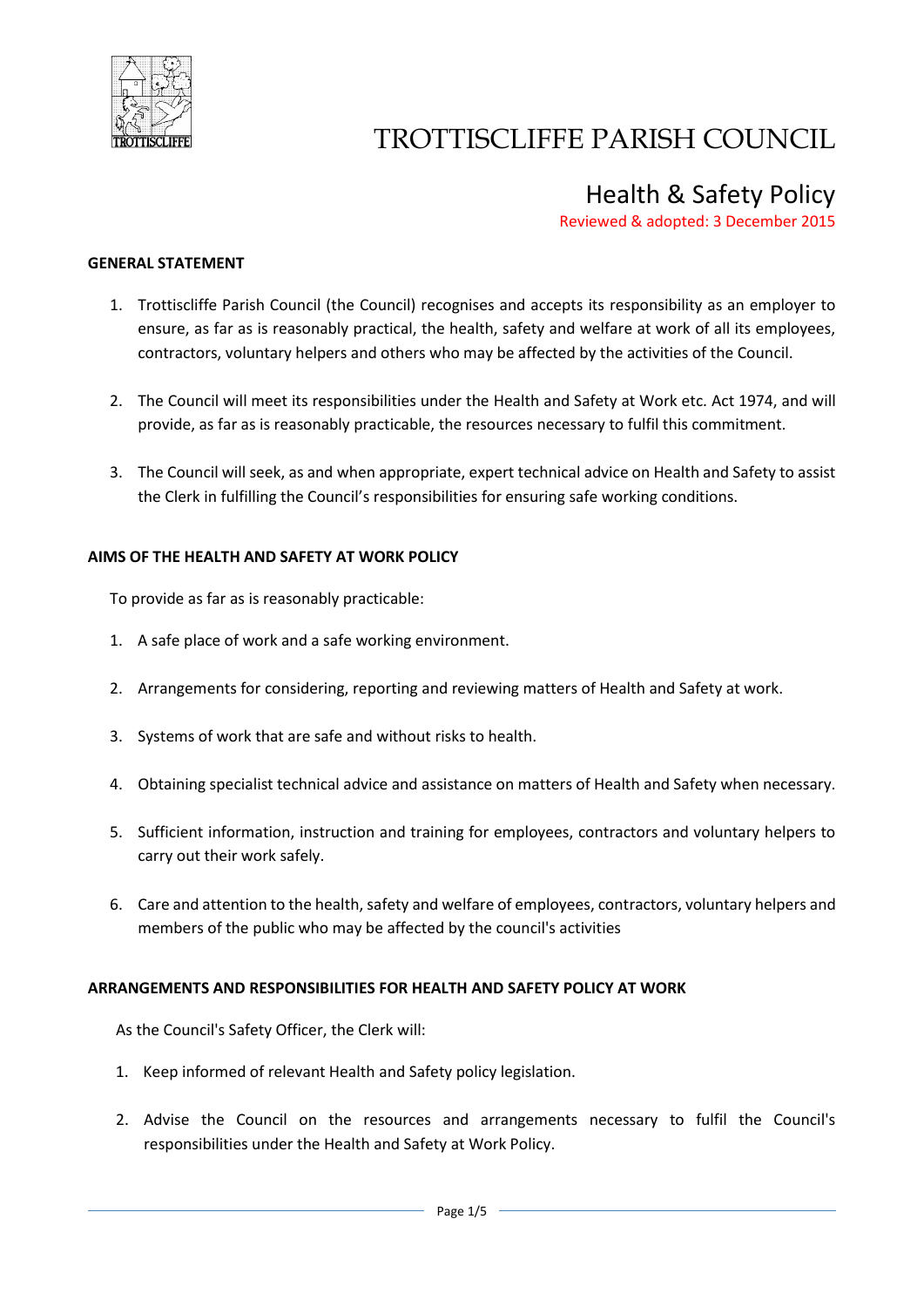

- 3. Make effective arrangements to implement the Health and Safety at Work Policy.
- 4. Ensure that matters of Health and Safety are discussed at meetings of the Parish Council when appropriate.
- 5. Ensure that risk assessments are carried out when required and that any action required is taken. Consider requesting contractors to supply a written method statement prior to starting major works. Maintain a file of risk assessments.
- 6. Make effective arrangements to ensure those contractors or voluntary helpers working for the Council comply with all reasonable Health and Safety at Work requirements. All contractors will be given a copy of the Council's Health and Safety Policy.
- 7. Ensure that work activities by the Council do not unreasonably jeopardise the health and safety of members of the public.
- 8. Maintain a central record of notified accidents.
- 9. When an accident or hazardous incident occurs, take immediate action to prevent a recurrence or further accident and to complete the necessary accident reporting procedure.
- 10. Act as the contact and liaison point for the Health and Safety Inspectorate.

### **All employees, contractors and voluntary helpers will:**

- 1. Cooperate fully with the aims and requirements of the Health and Safety at Work Policy and comply with Codes of Practice or work instructions for Health and Safety
- 2. Contractors should please note the requirements of **Appendix 1**.
- 3. Take reasonable care for their own Health and Safety, to use appropriate personal protective clothing and, where appropriate, ensure that appropriate First Aid materials are available.
- 4. Take reasonable care for the Health and Safety of other people who may be affected by their activities.
- 5. Not intentionally interfere with or remove safety guards, safety devices or other equipment provided for Health and Safety.
- 6. Not misuse any plant, equipment tools or materials so as to cause risks to Health and Safety.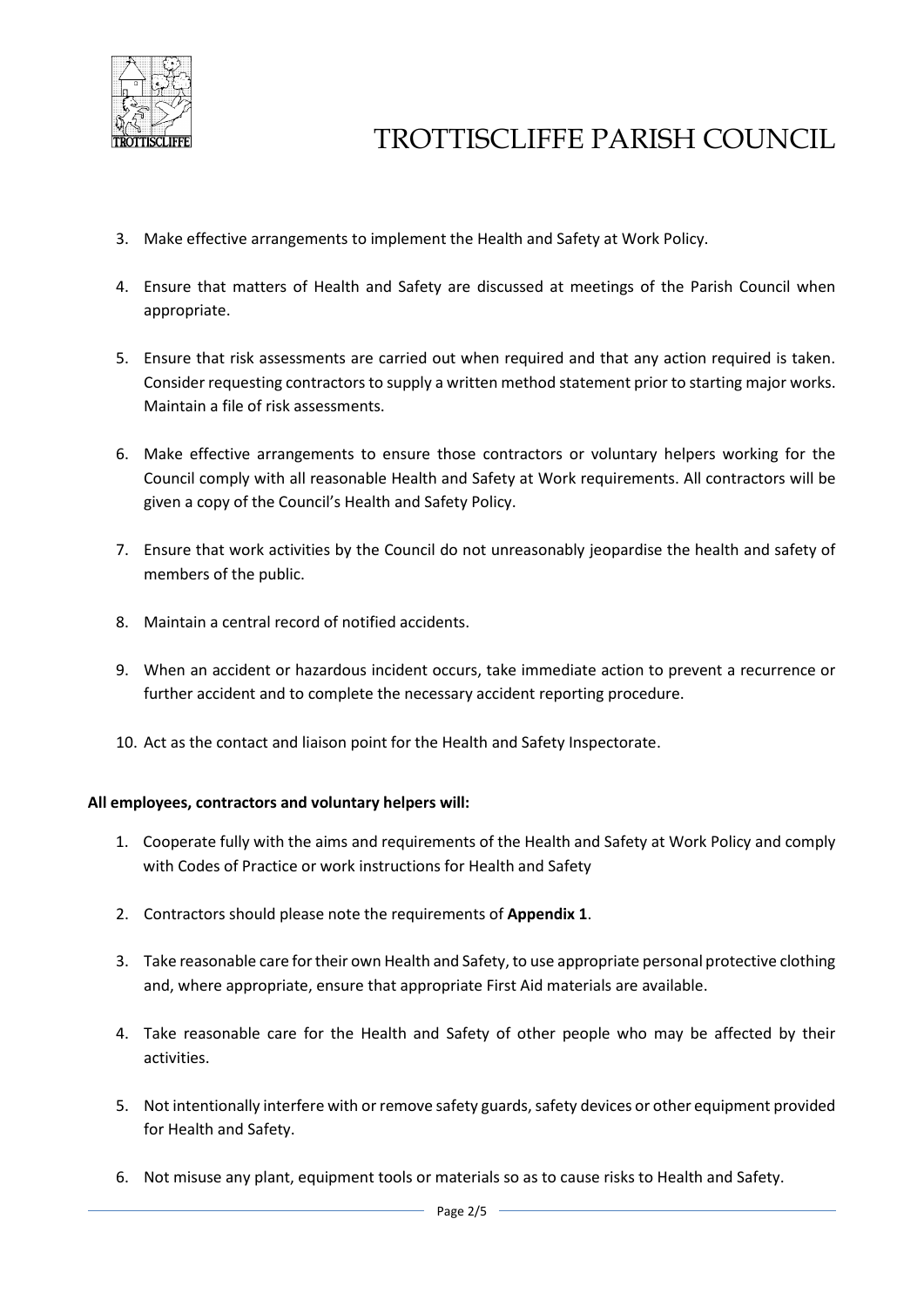

7. Report any accidents or hazardous incidents to the Clerk.

### **RECREATION GROUND – PLAY AREA**

The Council ensures that the play area provided for all is kept as a safe environment, see **Appendix 2** for details.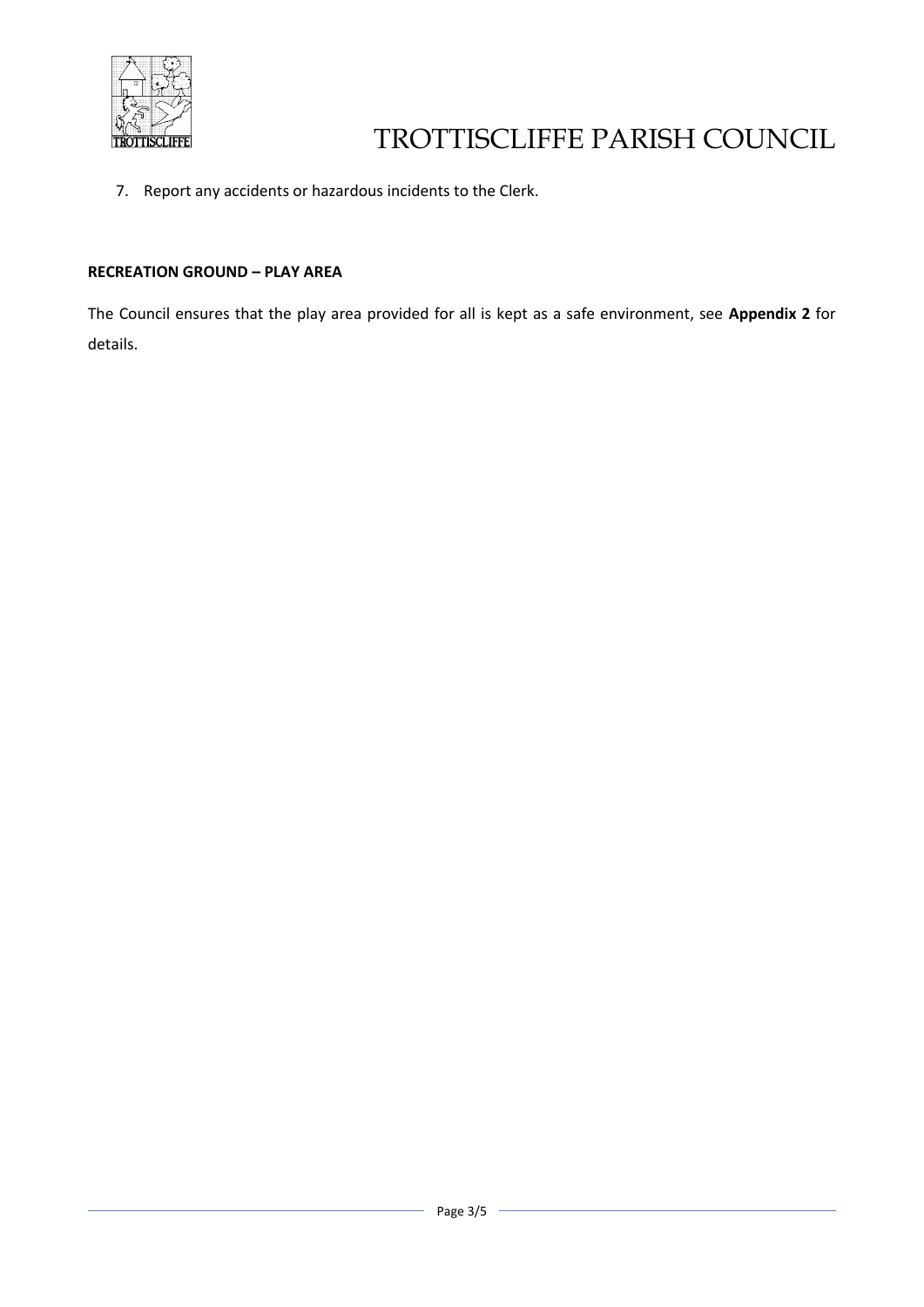

## Appendix 1

### **NOTICE TO CONTRACTORS**

For Trottiscliffe Parish Council to comply with Health and Safety Legislation, all outside contractors employed to do work are to be made aware of the expected requirements related to health and safety. A contractor accepting a contract from the Council shall be deemed to have agreed to comply with the following requirements:

- 1. You and your employees will conform, in all respects, to legal duties and responsibilities aslaid down by the Health and Safety at Work Act 1974, and relevant statutory provisions.
- 2. The Council will retain the right to stop any operation and or equipment, or the action of any of your employees if it is considered that there is a hazard to the safety or health of employees or others. The Council will not accept any responsibility for any increased costs arising out of such action. In the event of the Council taking this action, your site representative will be notified verbally and will have confirmation in writing by the Council's representative to order such a stoppage.
- 3. The council will be indemnified by you or your insurers in respect of any claims, costs or expenses arising out of any incidents involving you or your employees.
- 4. The Council may notify an inspector, appointed under the Authority of the Act, of any breach of the Regulations.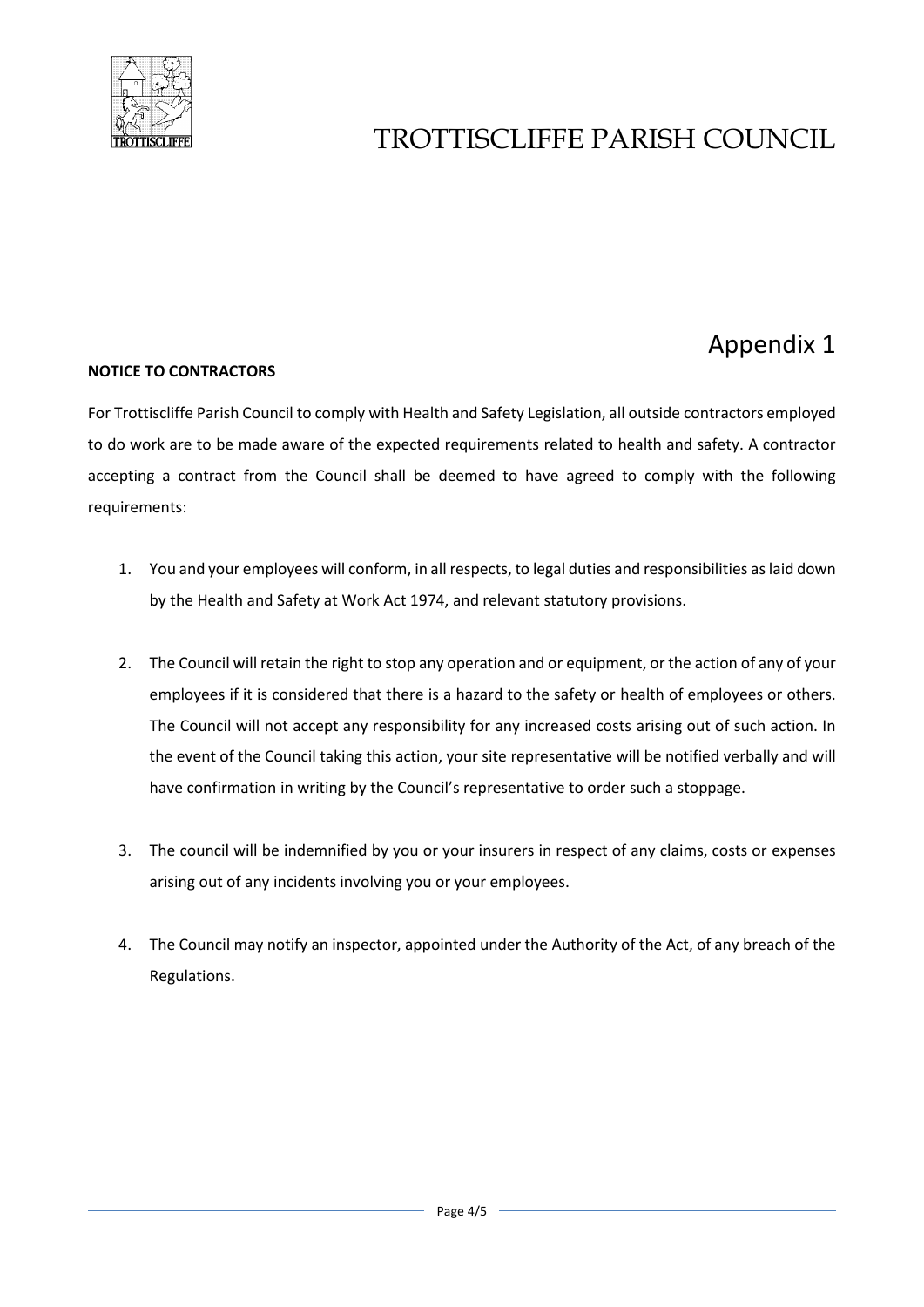

## Appendix 2

### **PERIODIC INSPECTION PROCESS FOR THE PLAY AREA EQUIPMENT.**

#### **VISUAL INSPECTION**

- 1. Visual Inspection of each item of equipment.
- 2. General observations of the state of the structure and joints.
- 3. Any evidence of damage or wear?
- 4. Any foreign objects interfering with the equipment.

Note and assess any issues.

Do they need action?

Can it be remedied immediately?

If it cannot be remedied immediately, what action is required to make the area safe for the public?

(Tape off the area/remove item from play area)

Who is required to take remedial action?

ADVISE THE COUNCIL IF ANY IMMEDIATE ACTION IS REQUIRED.

### **PHYSICAL TEST**

- 1. Physical test of each item of equipment.
- 2. Physical test of the structure and joints.
- 3. Any evidence of weakness, damage or wear?

Note and assess any issues.

Do they need action?

Can it be remedied immediately?

If it cannot be remedied immediately, what action is required to make the area safe for the public?

(Tape off the area/remove item from play area)

Who is required to take remedial action?

ADVISE THE COUNCIL IF ANY IMMEDIATE ACTION IS REQUIRED.